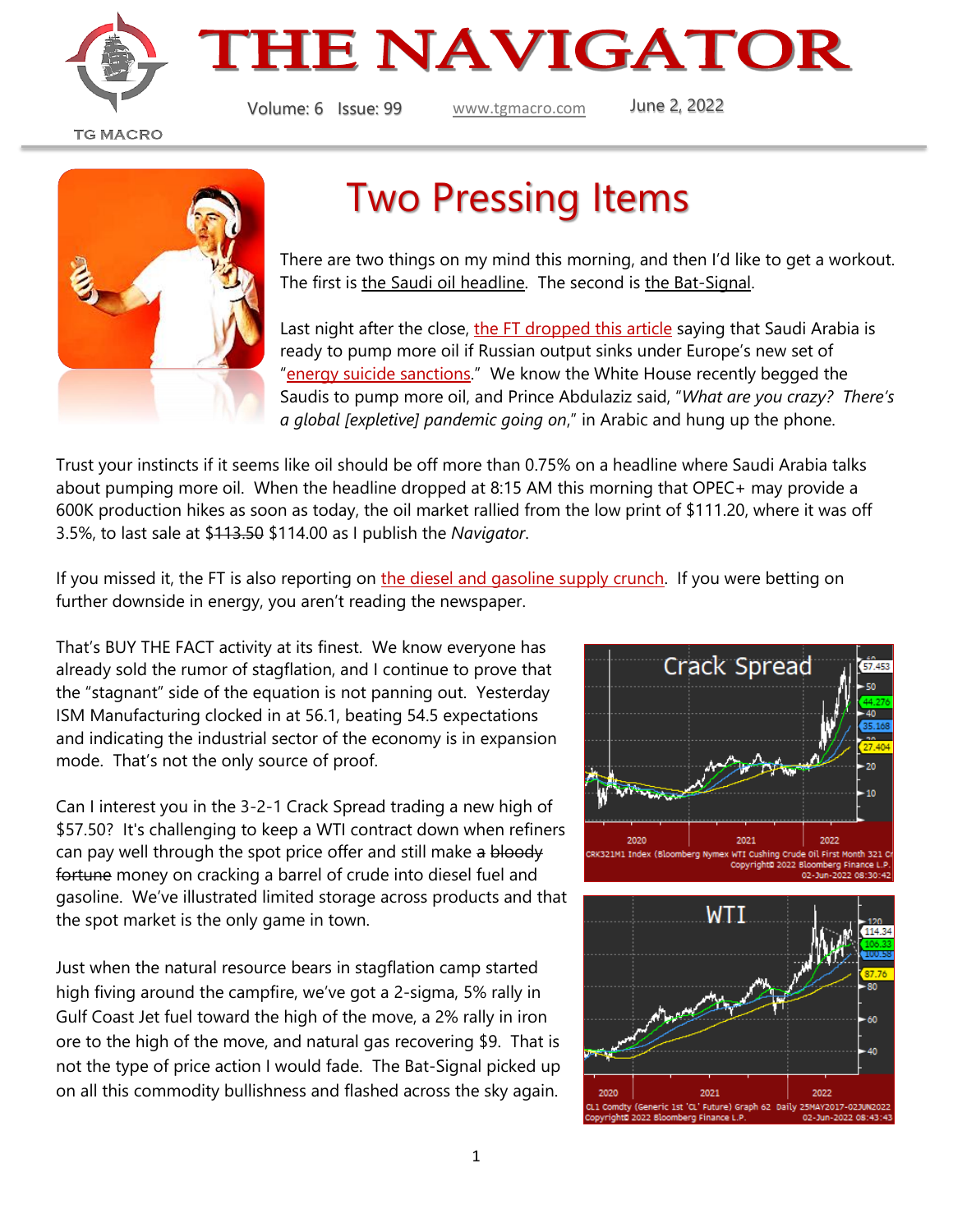

I'm not calling it a breakout. I'm saying that US2Y yields were sitting down at 2.47% before Memorial Day weekend and have perked up to 2.65% in just three sessions. They've put some room between last sale and 50dma support and look ready for a run. The Bat-Signal acknowledges that despite all the stagflation chatter and "[economic](https://www.cnn.com/2022/06/01/economy/jamie-dimon-jpmorgan-chase-economy/index.html) hurricane" bullsh\*t out of senior globalist Jamie Dimon, the commodity rally won't back off much. Only base metals have pulled back into support. Grains and energy keep consolidating and then marching higher. The tip of the spear, natural gas, is hovering around \$9, considering a double-digit move as soon as Europe shows up on the bid.

The Great Rotation was evident in yesterday's rotation, giving us the confidence to stay in the trade. We had oil & gas (XOP) on top with a 3.25% liftoff to a new closing high. We had oil services and E&P (OIH, XLE) right behind it, up over 1%. We had the BCOM and the gold miners in positive territory. On the downside, we had cannabis migrating back toward the lows, with airlines, retail, and financials off close to 2%. It's a little sloppy, but it has attributes of the Great Rotation.

With jet fuel, silver, iron ore, natural gas, gold, and grains making gains this morning, I could see the Great Rotation spin into overdrive heading into the weekly close. I'm not taking my eye off the Bat Signal because if it starts reaching for the highs of the move, it might provide ANOTHER opportunity to upsize some energy bets.

I've said it before, and I'll leave off with it again. It has never been more important to adjust your portfolio for the rotation we will see in the next five to ten years.



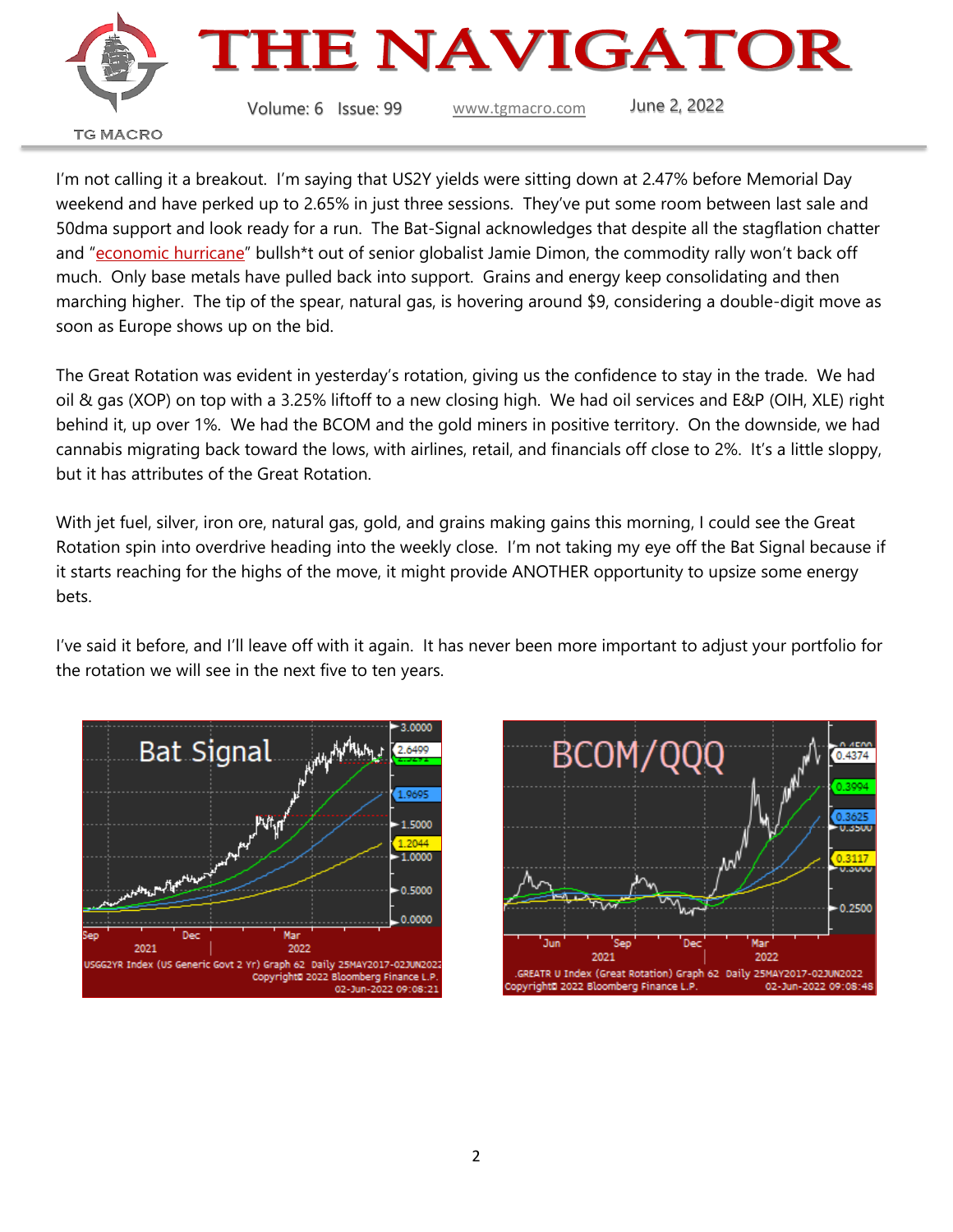



Volume: 6 Issue: 99 [www.tgmacro.com](http://www.tgmacro.com/) June 2, 2022

**TG MACRO** 



*Lend me your ears and I'll sing you a song and I'll try not to sing out of key…*



[Apparently](https://www.dailymail.co.uk/news/article-10871351/Johnny-Depp-600m-ended-debt.html) Johnny Dep blew through his \$600M Hollywood fortune by accumulating a 14 home/\$75M real estate portfolio, a fleet of 45 luxury cars, a 150-foot yacht, a collection of world class guitars, jewelry, & Hollywood artifacts, spending \$3.6M per year on a full-time staff, \$1.2M per year on an addiction doctor, and \$5M to blast Hunter S. Thompson's ashes from a cannon. That \$5M and [his 1959 Corvette,](https://www.hotcars.com/heres-what-johnny-depp-drives/) at least, was money well spent. (cc: [@classicsandconvertibles\)](https://www.instagram.com/classicsandconvertibles/)

After its foundation on the  $4<sup>th</sup>$  of July 1959, Island Records released its first single on June 2, 1962. The label would go on

to produce some of my favorite artists like Traffic, Bob Marley and The Wailers, Queen, Cat Stevens, U2, Mumford & Sons, Amy Winehouse, Janet Jackson, Annie Lennox, and PJ Harvey.

Rock and roll legend has it the Stones played two gigs in one day on June 2, 1963. One at the Ken Colyer Club in Soho, London, and another at the Crawdaddy Club in Richmond, Surrey. They were just getting started and rocking blues standbys like, *[I Wanna Be Your Man](https://www.youtube.com/watch?v=0VIrCCL0XqY)*, a song given to them by John Lennon and Paul McCartney.

*"We kind of learned it pretty quickly 'cause there wasn't that much to learn. Then Brian got his slide out, his steel out and dadaw... dadaw.. and we said, Yeah, that's better, dirty it up a bit and bash it out, and we kind of completely turned the song around and made it much more tough."* – Bill Wyman on *I Wanna Be Your Man*

> On June 2, 1967, the Beatles released *Sgt. Pepper's Lonely Hearts Club Band* in the United States. What a time to be alive, that decade. Just missed it.

> > *Do you need anybody? I need somebody to love Could it be anybody? I want somebody to love* - **[With a Little Help from My Friends](https://www.youtube.com/watch?v=byUTLI1XjOg&list=OLAK5uy_kXTCtXTKA6DMJOSGKweNRGC0aoPn1iBF8&index=2)**



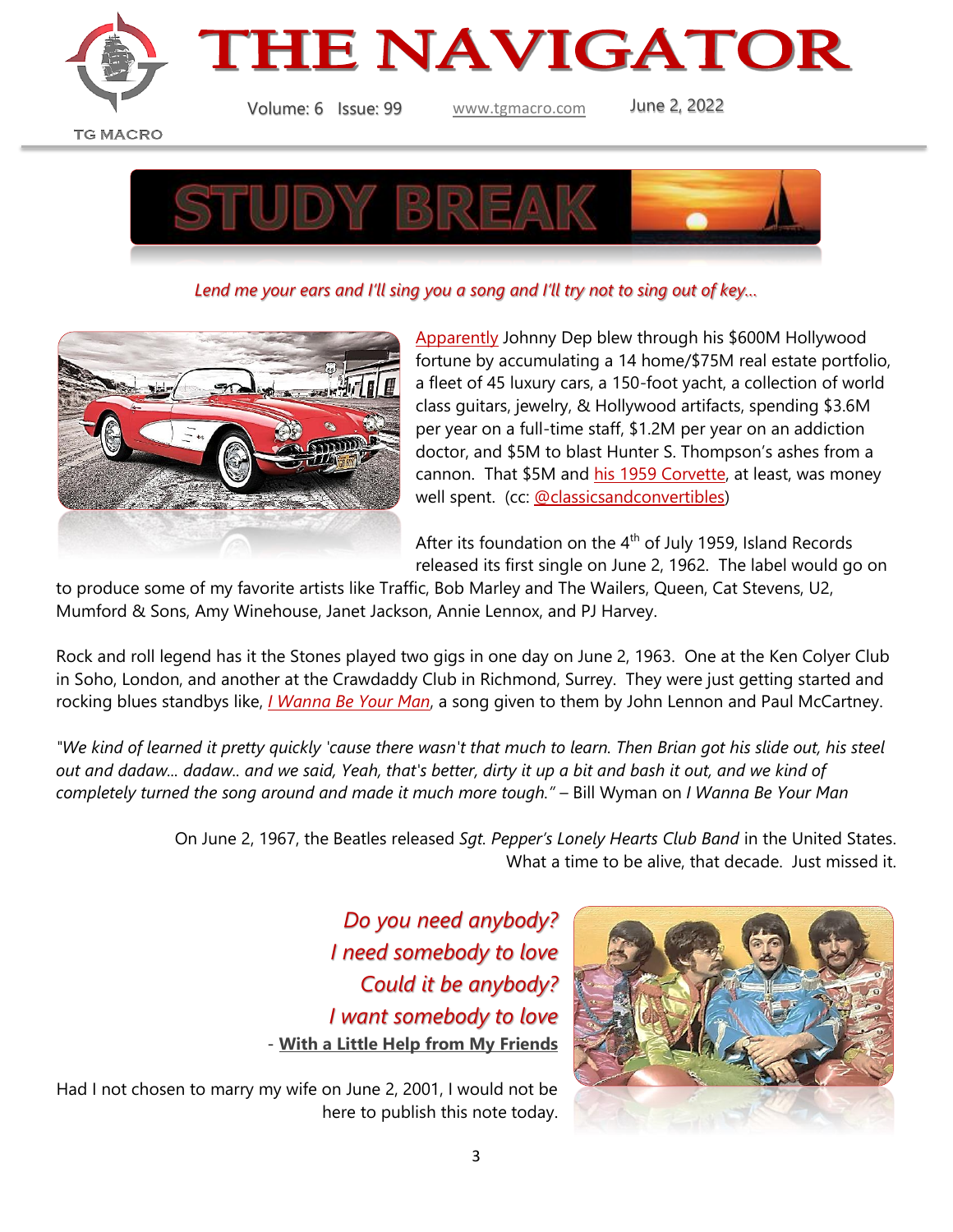

## **THE NAVIGATOR**

Volume: 6 Issue: 99 [www.tgmacro.com](http://www.tgmacro.com/) June 2, 2022

**TG MACRO** 

## View Matrix

**NO TOUCH MODE**

| <b>VIEW MATRIX</b>  |                                            |               |                                             |                   |                 |             |
|---------------------|--------------------------------------------|---------------|---------------------------------------------|-------------------|-----------------|-------------|
| LONG                | <b>TICKER</b>                              | Added         | <b>REASON</b>                               | ALL BETS ARE OFF  | <b>TARGET</b>   | Performance |
| <b>Aluminum</b>     | AA                                         | 23-May-22     | Buy the 35% pullback into technical support | < 55              | \$110           | 3.04%       |
| <b>Treasuries</b>   | TLT                                        | 12-May-22     | Just for the reversal/retracement trade     | $<$ \$110         | \$140           | $-1.27%$    |
| <b>Utilities</b>    | XLU                                        | 12-May-22     | Defensive Long                              | $<$ \$68          | \$80            | 5.13%       |
| Oil                 | XOP                                        | $2$ -Dec-21   | Buy the Omicron Dip                         | $<$ \$105         | \$180           | 65.37%      |
| Natural Resources   | IGE                                        | 2-Dec-21      | Buy dip to tech support (\$30)              | $<$ \$32          | \$55            | 42.14%      |
| *UPSIZED*           | DBA                                        | 27-Apr-21     | Agriculture breakout/inflation pending      | $<$ \$20          | \$35            | 18.25%      |
| Oil                 | <b>USO</b>                                 | 11-Nov-20     | Restart prospects are bullish               | $<$ \$45          | \$100           | 194.97%     |
| Gold                | <b>PHYS</b>                                | 24-Mar-20     | <b>CURRENCY HEDGE/INSURANCE POLICY</b>      | <b>COLLECTORS</b> | <b>FOR LIFE</b> | 10.27%      |
| <b>SHORT</b>        | <b>TICKER</b>                              | Added         | <b>REASON</b>                               | ALL BETS ARE OFF  | <b>TARGET</b>   | Performance |
| The Nasdag          | QQQ                                        | 12-Apr-22     | Nosedive Trading resumes                    | > \$334           | \$250           | 10.23%      |
| <b>Homebuilders</b> | XHB                                        | 22-Feb-22     | Technical breakdown into rate change regime | > \$64            | \$55            | 10.45%      |
| Retail              | <b>XRT</b>                                 | $11 - Jan-22$ | Technical curlover into HIGH inflation      | > \$74            | \$50            | 25.55%      |
| <b>RADAR SCREEN</b> |                                            |               |                                             |                   |                 |             |
| <b>BULLISH</b>      | NATURAL GAS, XME, OIH, PTON, XOM, REFINERS |               |                                             |                   |                 |             |
| <b>BEARISH</b>      | F. FAANG, SOCL                             |               |                                             |                   |                 |             |